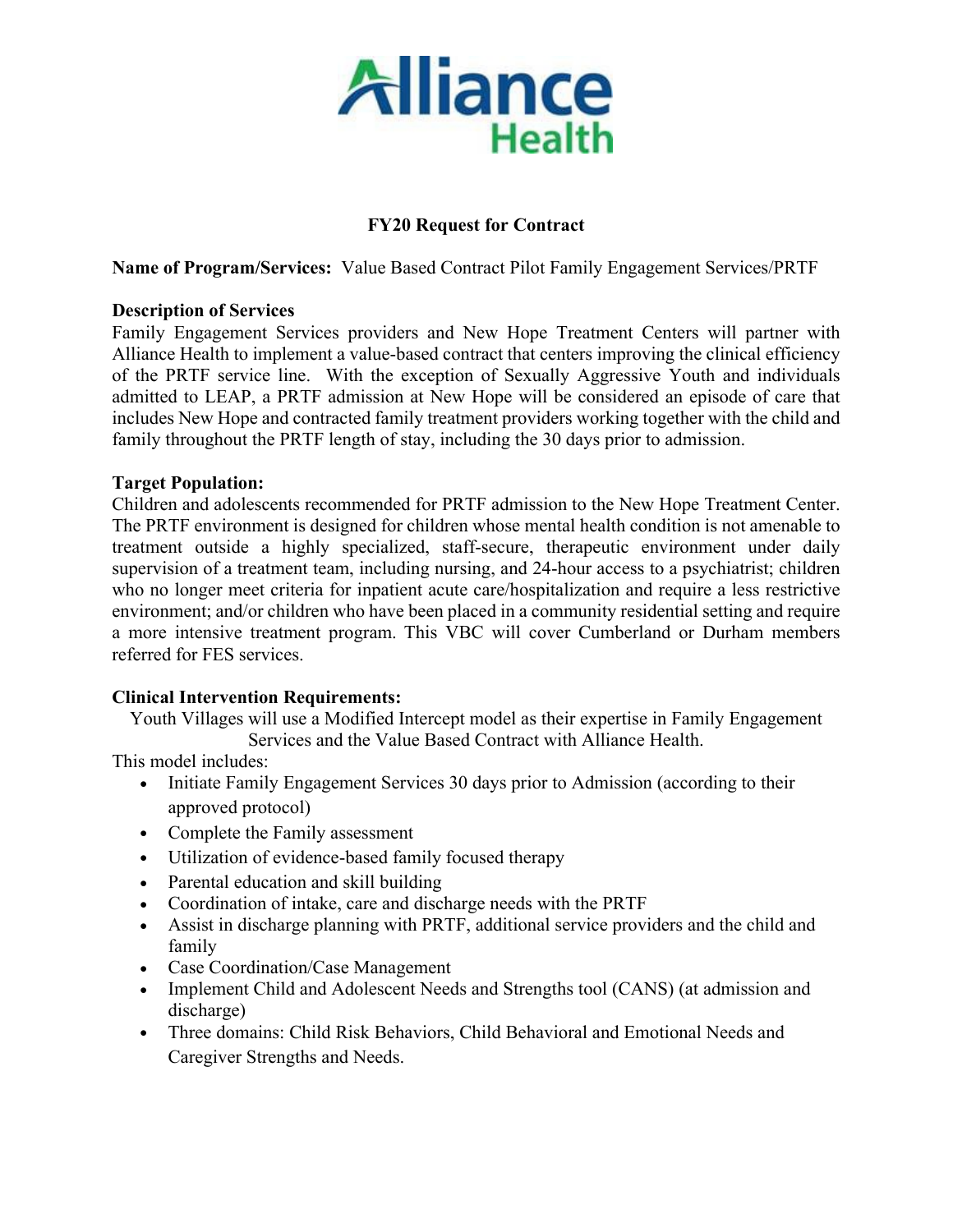

- Begin discharge planning, inclusive of coordinating with home school system/LEA to arrange educational strategies upon discharge and interventions while child is in the facility;
- Continue Family Engagement Services upon discharge from PRTF
- Begin full Intercept at time of PRTF discharge

## **Balanced Metrics for Performance-Based Incentive Payments**

- Reduction in overall LOS during 1 year measurement period. *ALOS stay target is 90 days.*
- Decrease overall days by at least 952 days or more- New Hope PRTF: 8813 Bed days, including therapeutic leave for the time period of 5/1/2018-4/30/2019
- At least 80% of children will have stable community tenure at 90 days post discharge from the PRTF, measured by absence of inpatient, PRTF and unplanned residential treatment
- Greater than 80% of members receive face to face contact with the FES provider within 3 days of discharge from PRTF
- 80% of members will have evidence of weekly family treatment (FES provider) within 2 weeks of admission

Outcome measures will be reviewed on a quarterly basis to determine their continuation in the pilot.

To gather baseline data for inclusion next fiscal year:

• Improve member functioning based on three domains from the Child and Adolescent Needs and Strengths tool. (CANS) Three domains: Child Risk Behaviors, Child Behavioral and Emotional Needs and Caregiver Strengths and Needs.

# **Reporting Requirements:**

Please submit the CANS tracking spreadsheet to Alliance Provider Network Evaluation at [PNDPROVIDERREPORTS@alliancehealthplan.org.](mailto:PNDPROVIDERREPORTS@alliancehealthplan.org) Provider must include in the subject line of electronic submission the name of the Provider and the specific program for which data is being submitted. All data is due quarterly no later than the  $10<sup>th</sup>$  of the month following the end of each quarter (the 10<sup>th</sup> of October, January, April and July).

Provider must submit encounter claims for the duration of the treatment period and be prepared to provide additional data, reports and data analysis within timely manner and upon request. Alliance shall obtain data from triage/screening, approved authorizations, claims, NC TOPPS, survey results, provider reports and other means to verify fidelity, efficacy, quality and satisfaction with services being provided.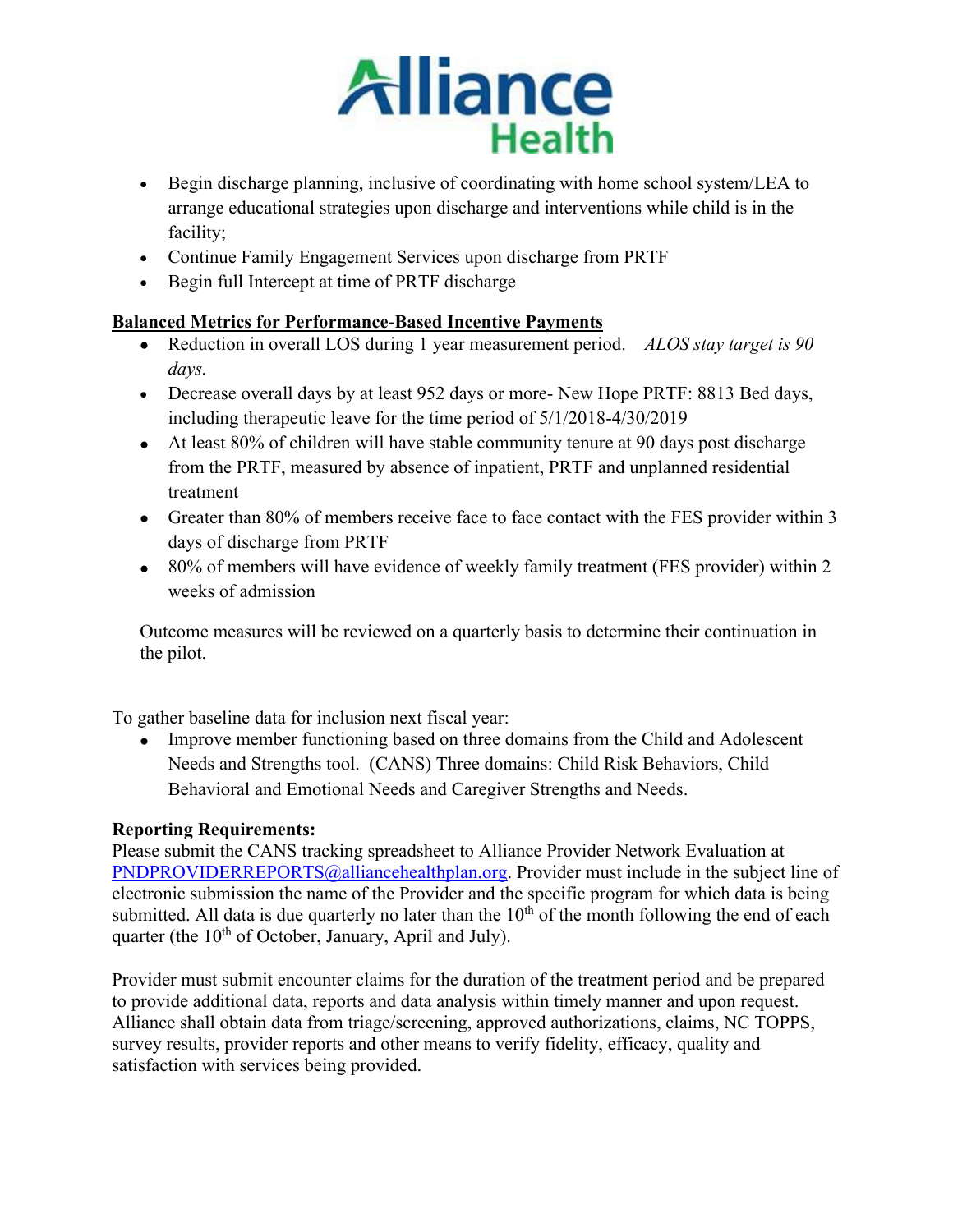

The provider must also document its efforts to identify areas for improvement, implement Quality Improvement Projects (QIPs), and analyze the results of its quality-improvement efforts.

Upon Alliance's request, the provider must submit all documentation related to its QM program and other quality-related activities.

### **Utilization Management:**

No prior authorization is required for this service.

### **Finance:**

Family Engagement Services will be paid in accordance with the agreed upon reimbursement rate in this contract.The community-based family treatment provider is eligible to receive 15% of shared savings derived through a percentage of total bed day reduction during the measurement year. In order to receive shared savings bonus, the quality measures listed above must be met. The baseline bed days are derived from a 12 month measurement period date May 1, 2018 through April 30, 2019.

- Shared savings will be calculated and paid twice during the measurement year. The first payment will be based on a 6 month comparison of bed days saved from the period July 1, 2019 through December 31, 2019 compared to the May 1, 2018 through October 31, 2018 prior measurement period. The payment will be made by January 31, 2020. The second calculation will be a true up that calculates for total bed day savings during the year compared to the measurement year, adjusted to account for payment made at the initial measurement period. Payment will be made by August 31, 2020.
- New Hope PRTF: 8813 Bed days, including the rapeutic leave for the time period of 5/1/2018-4/30/19

FES Modifier Code: H0036 U3 HKFE Rate: \$1,800.00/month FES Unit= 1 month with maximum of 4 months authorized

**Alliance Health Attention: Accounts Payable 5200 West Paramount Parkway, Suite 200 Morrisville, NC 27560**